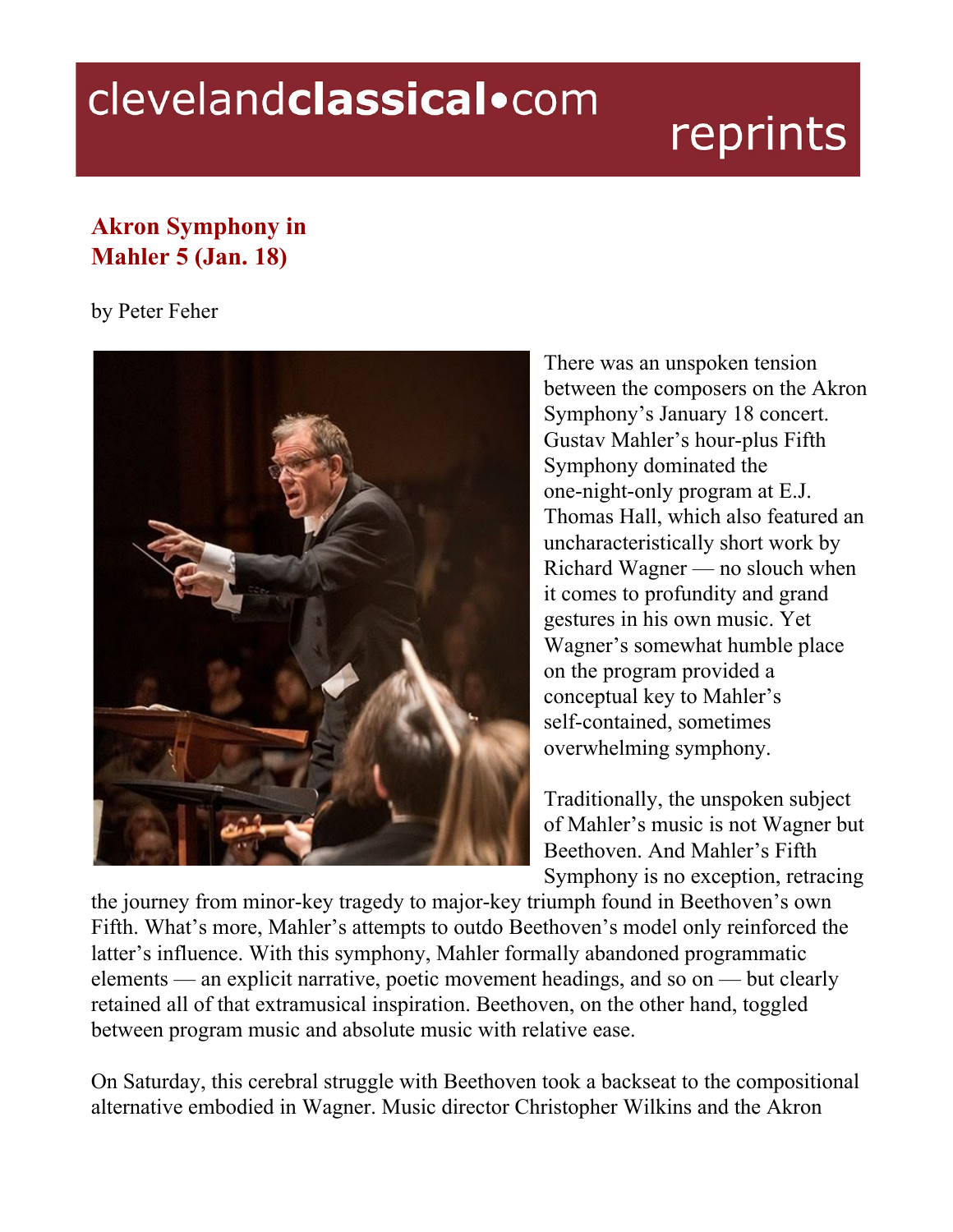Symphony offered a new way into Mahler for veteran and first-time listeners alike. The change in perspective was subtle but revelatory.



Hearing it after the Wagner, the brief Adagietto, the most famous music from Mahler's Fifth Symphony, was transformed. It's one of the few movements of Mahler's symphonic music that can stand alone. In theory, Mahler-in-miniature is at odds with the composer's monumental aims. But in performance, Wilkins brought out the movement's serious passion and harmonic ebb-and-flow, musical ideas explored in the first half of Saturday's program with Wagner's Prelude to *Tristan and Isolde*.

In fact, Mahler alludes to *Tristan and Isolde* in his Adagietto, but the implications of Wagner and Mahler side by side on the program went beyond mere quotes. Wagner is another composer making monumental claims, and with *Tristan and Isolde* he spun hours of opera out of a single idea: delayed resolution.

Yet the longing and desire of Wagner's opera can be effectively communicated by the twelve-minute Prelude — in fact, by the first phrase of the Prelude itself. Sure enough, the Akron Symphony musicians captured the romantic swell of Wagner's music after the hold-your-breath precision of its opening bars. Wagner and Mahler wrote on a huge scale, but four measures of music, or one movement of a symphony, can make a lasting impression.

The other movements of Mahler's Fifth Symphony fall into a pattern: strong opening, the occasional awkward transition, and a stick-it-or-miss ending. Wilkins and the orchestra navigated many a tricky transition well, though movements started stronger